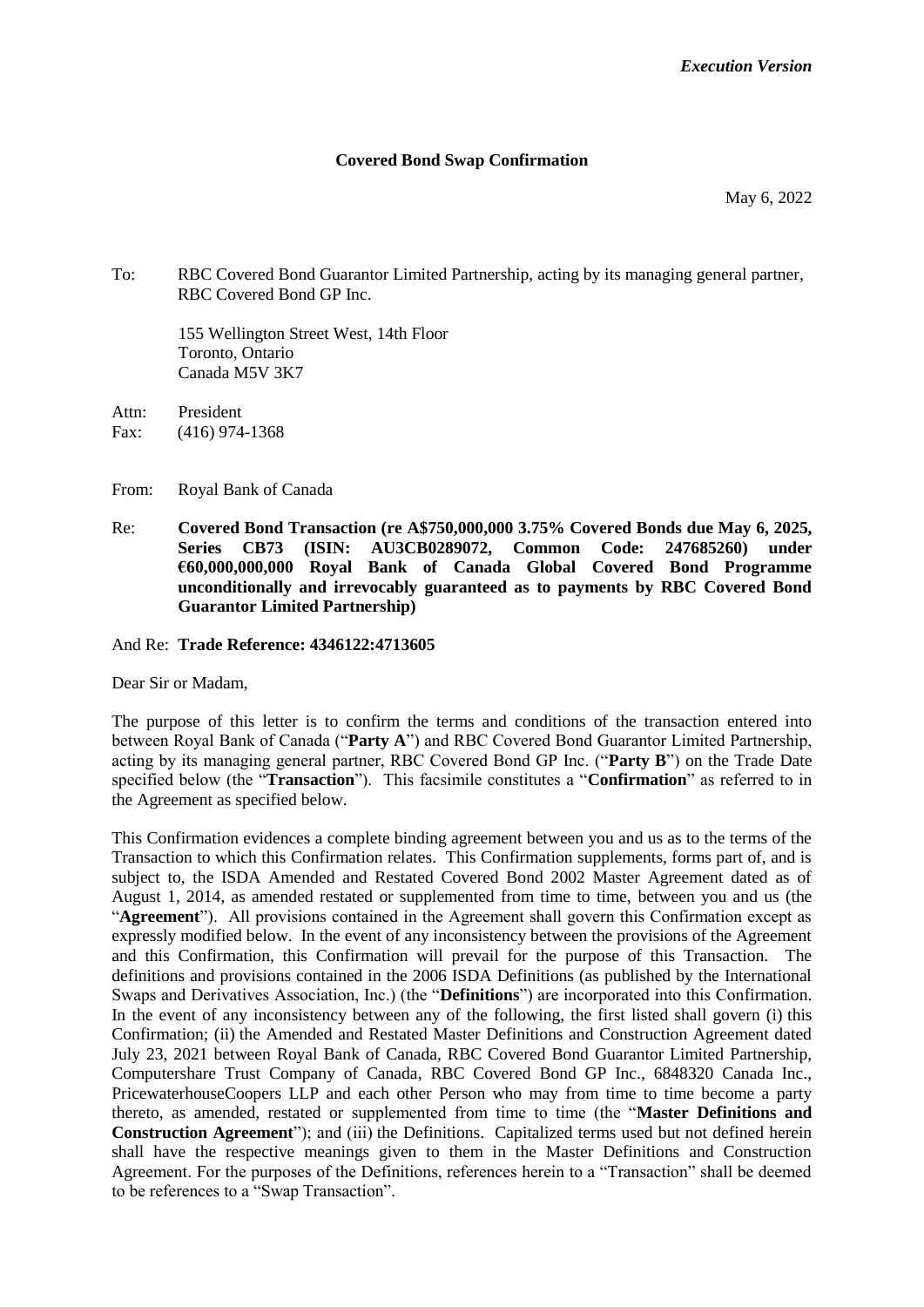The terms of the particular Transaction to which this Confirmation relates are as follows:

| Trade Date:                                        | April 29, 2022.                      |                                                                                                                                                                                                                                                                                                                                                                                                                                                                                                                                                                             |  |
|----------------------------------------------------|--------------------------------------|-----------------------------------------------------------------------------------------------------------------------------------------------------------------------------------------------------------------------------------------------------------------------------------------------------------------------------------------------------------------------------------------------------------------------------------------------------------------------------------------------------------------------------------------------------------------------------|--|
| <b>Effective Date:</b>                             | The later of:                        |                                                                                                                                                                                                                                                                                                                                                                                                                                                                                                                                                                             |  |
|                                                    | (a)                                  | the Issue Date for Series CB73; and                                                                                                                                                                                                                                                                                                                                                                                                                                                                                                                                         |  |
|                                                    | (b)                                  | the earlier of:                                                                                                                                                                                                                                                                                                                                                                                                                                                                                                                                                             |  |
|                                                    |                                      | (i) the Covered Bond Guarantee Activation Event<br>Date;                                                                                                                                                                                                                                                                                                                                                                                                                                                                                                                    |  |
|                                                    |                                      | (ii) a Trigger Event Date; and                                                                                                                                                                                                                                                                                                                                                                                                                                                                                                                                              |  |
|                                                    |                                      | (iii) an <i>impending</i> or <i>actual insolvency</i> on the part<br>of the Issuer that constitutes an Issuer Event of<br>Default pursuant to Condition 7.1(f).                                                                                                                                                                                                                                                                                                                                                                                                             |  |
| <b>Termination Date:</b>                           |                                      | The earlier of:                                                                                                                                                                                                                                                                                                                                                                                                                                                                                                                                                             |  |
|                                                    | (a)                                  | the Final Maturity Date for (or, if earlier, the date of<br>redemption in whole, but not in part, of) Series CB73<br>or, if Party B notifies Party A prior to such Final<br>Maturity Date of its inability to pay in full<br>Guaranteed Amounts corresponding to the Final<br>Redemption Amount for Series CB73, the final date<br>which<br>amount representing the<br>Final<br>an<br>on<br>Redemption Amount for Series CB73 is paid (but in<br>any event, not later than the Extended Due for<br>Payment Date for Series CB73) (the "Scheduled<br>Termination Date"); and |  |
|                                                    | (b)                                  | the date designated therefor by the Bond Trustee and<br>notified to Party A and Party B for purposes of<br>realizing the Security in accordance with the Security<br>Agreement and distributing the proceeds therefrom in<br>accordance with the Post-Enforcement Priority of<br>Payments following the enforcement of the Security<br>pursuant to Condition 7.3 as may be modified by the<br>Final Terms for Series CB73.                                                                                                                                                  |  |
| <b>Currency Swap Transaction Exchange</b><br>Rate: | $1 A$ = CAD.$                        |                                                                                                                                                                                                                                                                                                                                                                                                                                                                                                                                                                             |  |
| <b>Business Days:</b>                              | London, New York, Sydney and Toronto |                                                                                                                                                                                                                                                                                                                                                                                                                                                                                                                                                                             |  |
| <b>Party B Amounts</b>                             |                                      |                                                                                                                                                                                                                                                                                                                                                                                                                                                                                                                                                                             |  |
| <b>Floating Rate Payer:</b>                        | Party B.                             |                                                                                                                                                                                                                                                                                                                                                                                                                                                                                                                                                                             |  |
| Party B Notional Amount:                           |                                      | For each Guarantor LP Calculation Period, the product of<br>(x) the Party A Currency Amount on the first day of such<br>Guarantor LP Calculation Period and (y) the Currency<br>Swap Transaction Exchange Rate.                                                                                                                                                                                                                                                                                                                                                             |  |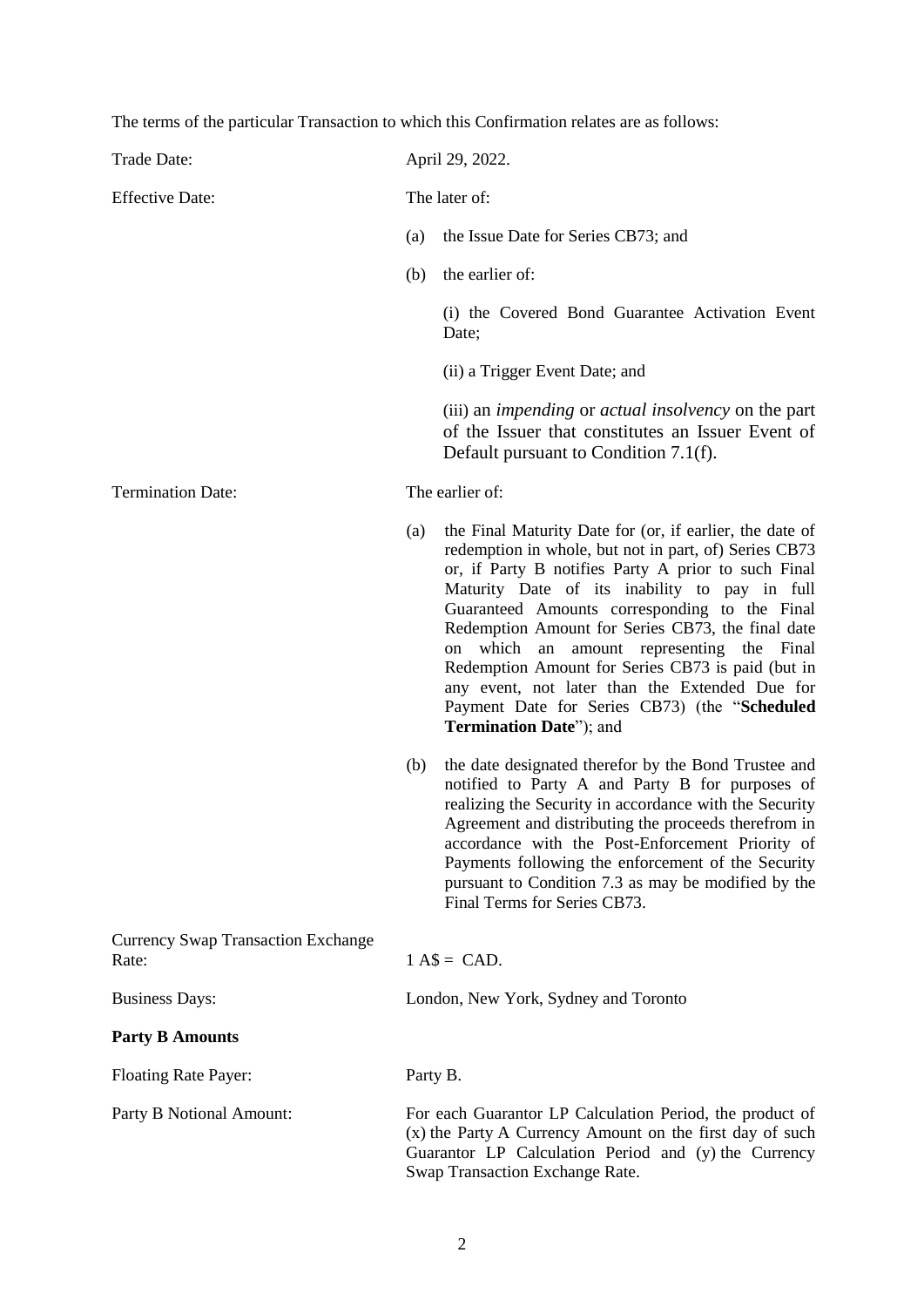| Party B Payment Amount:                 | On each Guarantor LP Payment Date, Party B will pay to<br>Party A the product of:                                                                                                                                                                                                                                                                                                      |  |
|-----------------------------------------|----------------------------------------------------------------------------------------------------------------------------------------------------------------------------------------------------------------------------------------------------------------------------------------------------------------------------------------------------------------------------------------|--|
|                                         | the Party B Notional Amount for the Guarantor LP<br>(a)<br>Calculation Period ending on such Guarantor LP<br>Payment Date;                                                                                                                                                                                                                                                             |  |
|                                         | (b)<br>the Party B Day Count Fraction; and                                                                                                                                                                                                                                                                                                                                             |  |
|                                         | the Party B Floating Rate.<br>(c)                                                                                                                                                                                                                                                                                                                                                      |  |
| <b>Guarantor LP Calculation Period:</b> | Each period from and including a Guarantor LP Payment<br>Date to, but excluding, the next following Guarantor LP<br>Payment Date, provided that (a) the first Guarantor LP<br>Calculation Period begins on, and includes, the Effective<br>Date and (b) the final Guarantor LP Calculation Period<br>shall end on, but exclude, the Scheduled Termination Date.                        |  |
| Party B Day Count Fraction:             | Actual/365 (Fixed).                                                                                                                                                                                                                                                                                                                                                                    |  |
| Party B Business Day Convention:        | Modified Following.                                                                                                                                                                                                                                                                                                                                                                    |  |
| Party B Floating Rate:                  | Party B Floating Rate Option <i>plus</i> Party B Spread.                                                                                                                                                                                                                                                                                                                               |  |
| Party B Floating Rate Option:           | CAD-BA-CDOR.                                                                                                                                                                                                                                                                                                                                                                           |  |
| Designated Maturity:                    | 1 month.                                                                                                                                                                                                                                                                                                                                                                               |  |
| Party B Spread:                         | % per annum.                                                                                                                                                                                                                                                                                                                                                                           |  |
| <b>Reset Date:</b>                      | First Business Day of each Guarantor LP Calculation<br>Period.                                                                                                                                                                                                                                                                                                                         |  |
| <b>Party A Amounts</b>                  |                                                                                                                                                                                                                                                                                                                                                                                        |  |
| Fixed Rate Payer:                       | Party A.                                                                                                                                                                                                                                                                                                                                                                               |  |
| Party A Currency Amount:                | In respect of each Swap Provider Calculation Period, an<br>amount in A\$ equal to the Party A Notional Amount <i>minus</i><br>the aggregate of each Party A Interim Exchange Amount<br>paid on or prior to the first day of such Swap Provider<br>Calculation Period.                                                                                                                  |  |
| Swap Provider Calculation Period:       | Each period from and including a Swap Provider Payment<br>Date to, but excluding, the next following applicable Swap<br>Provider Payment Date, except that (a) the initial Swap<br>Provider Calculation Period will commence on, and<br>include, the Effective Date and (b) the final Swap Provider<br>Calculation Period will end on, but exclude, the Scheduled<br>Termination Date. |  |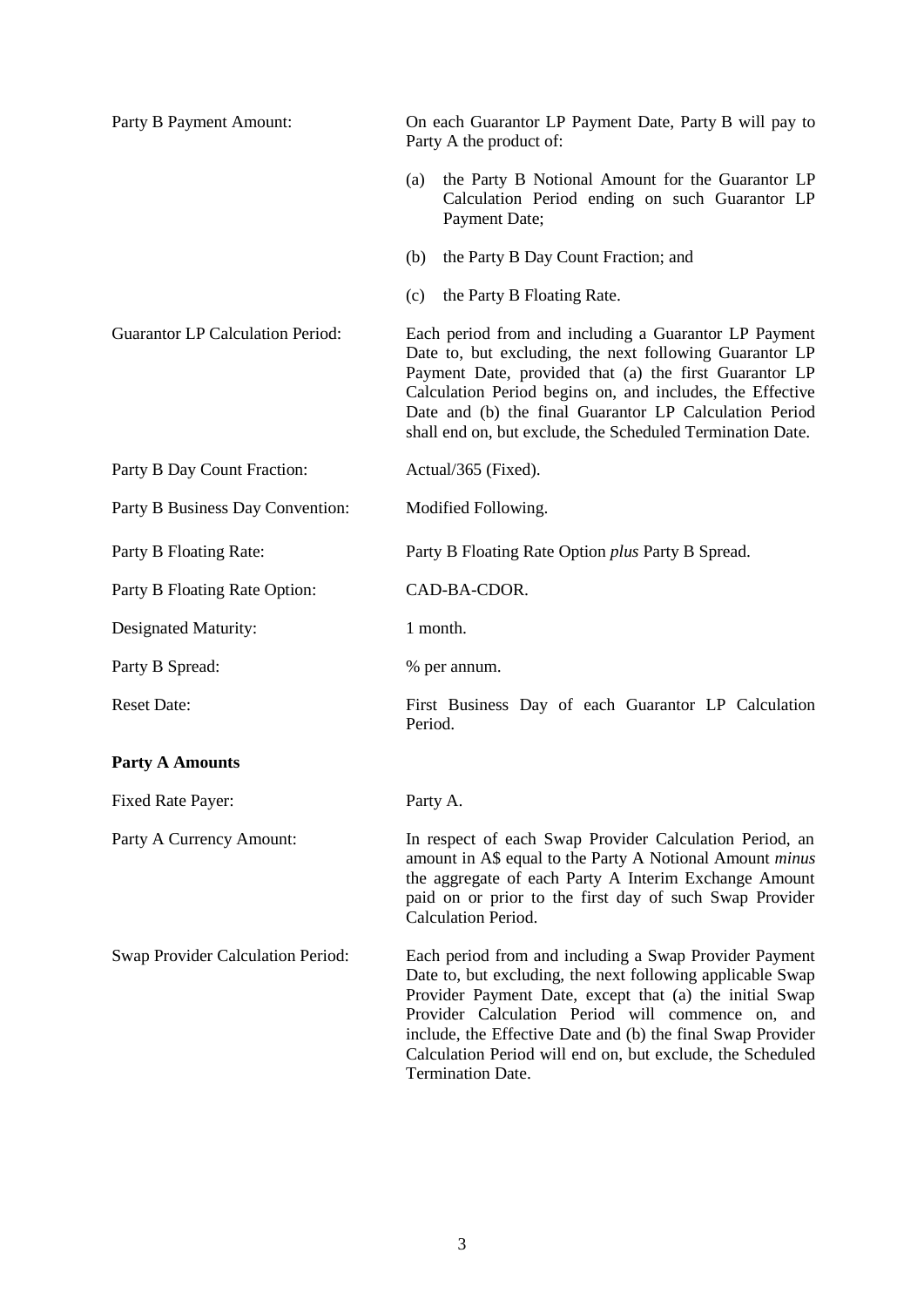| Swap Provider Payment Date:                  | 6 <sup>th</sup> of May and November of each year commencing<br>November 6, 2022, each day that a portion of the Final<br>Redemption Amount for Series CB73 is payable, and the<br>6 <sup>th</sup> day of each month after the Final Maturity Date for<br>Series CB73, up to and including the Scheduled<br><b>Termination Date.</b> |  |
|----------------------------------------------|-------------------------------------------------------------------------------------------------------------------------------------------------------------------------------------------------------------------------------------------------------------------------------------------------------------------------------------|--|
| Party A Notional Amount:                     | A\$750,000,000.                                                                                                                                                                                                                                                                                                                     |  |
| Party A Payment Amount:                      | On each Swap Provider Payment Date on or prior to the<br>Final Maturity Date for Series CB73, Party A will pay to<br>Party B the product of:                                                                                                                                                                                        |  |
|                                              | the Party A Currency Amount for the Swap Provider<br>(a)<br>Calculation Period ending on, but excluding, such<br>Swap Provider Payment Date;                                                                                                                                                                                        |  |
|                                              | the Party A Fixed Rate Day Count Fraction; and<br>(b)                                                                                                                                                                                                                                                                               |  |
|                                              | (c) the Party A Fixed Rate.                                                                                                                                                                                                                                                                                                         |  |
|                                              | On each Swap Provider Payment Date after the Final<br>Maturity Date for Series CB73, Party A will pay to Party B<br>the product of:                                                                                                                                                                                                 |  |
|                                              | the Party A Currency Amount for the Swap<br>(a)<br>Provider Calculation Period ending on, but excluding, such<br>Swap Provider Payment Date;                                                                                                                                                                                        |  |
|                                              | (b) the Party A Floating Rate Day Count Fraction; and                                                                                                                                                                                                                                                                               |  |
|                                              | (c) the Party A Floating Rate.                                                                                                                                                                                                                                                                                                      |  |
| Party A Fixed Rate Day Count Fraction:       | RBA Bond Basis.                                                                                                                                                                                                                                                                                                                     |  |
| Party A Floating Rate:                       | Party A Floating Rate Option plus Party A Spread.                                                                                                                                                                                                                                                                                   |  |
| Party A Floating Rate Option:                | A\$-BBR-BBSW.                                                                                                                                                                                                                                                                                                                       |  |
| Designated Maturity:                         | 1 month.                                                                                                                                                                                                                                                                                                                            |  |
| Party A Spread:                              | % per annum.                                                                                                                                                                                                                                                                                                                        |  |
| <b>Reset Date:</b>                           | First Business Day of each Swap Provider Calculation<br>Period.                                                                                                                                                                                                                                                                     |  |
| Party A Floating Rate Day Count<br>Fraction: | Actual/365 (Fixed).                                                                                                                                                                                                                                                                                                                 |  |
| Party A Business Day Convention:             | On or prior to the Final Maturity Date, Following, provided<br>that no adjustment will be made to the end date in respect<br>of a Swap Provider Calculation Period even if such end<br>date occurs on a day that is not a Business Day, and after<br>the Final Maturity Date, Modified Following.                                   |  |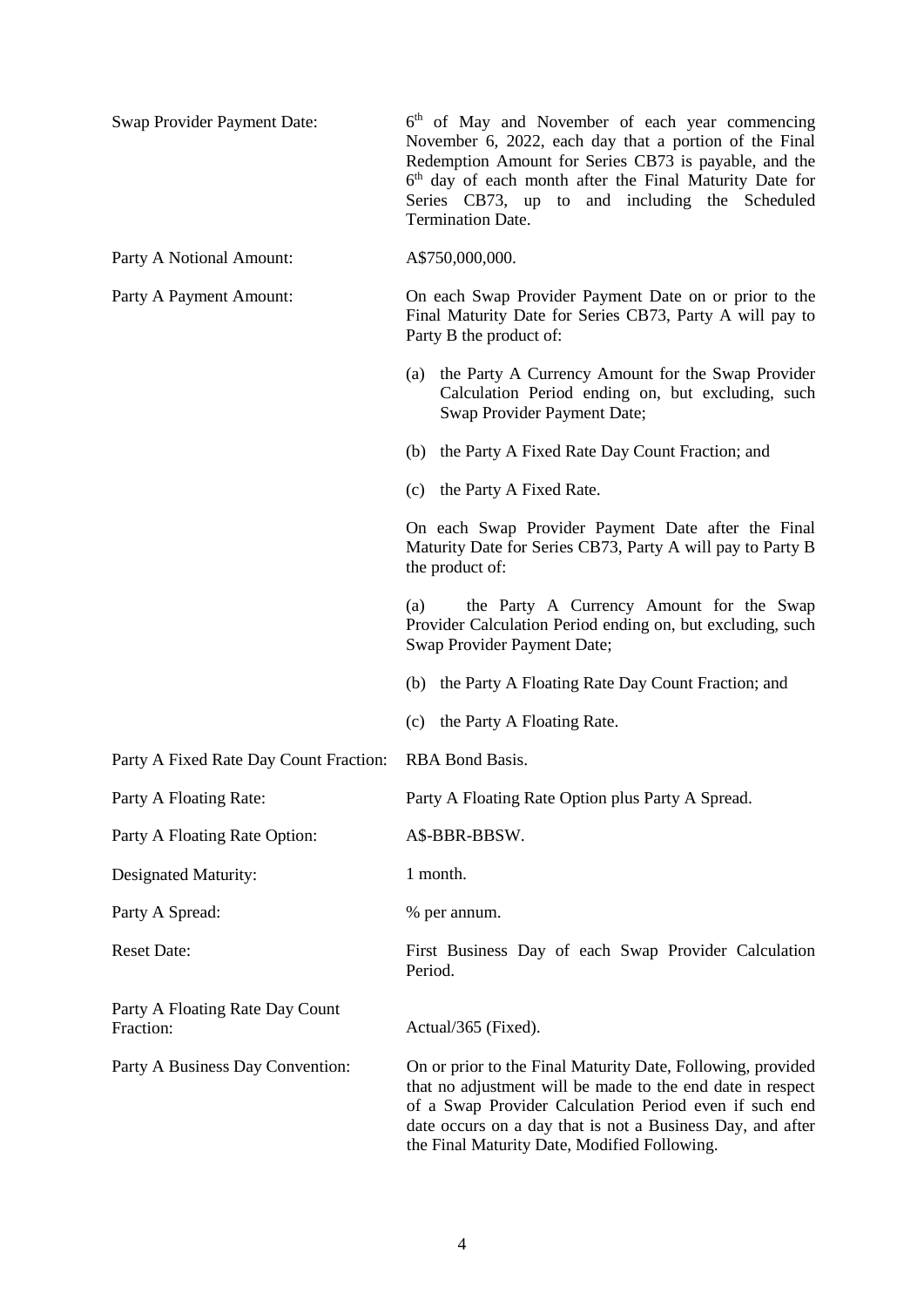# **Interim Exchanges**

| Interim Exchange Date:           | If Party B notifies Party A that the payment of any or all of<br>the Final Redemption Amount for Series CB73 shall be<br>deferred until the Extended Due for Payment Date pursuant<br>to Condition 6.1 as may be modified by the Final Terms for<br>Series CB73, then each Interest Payment Date for Series<br>CB73 falling after the Final Maturity Date up to (and<br>including) the relevant Extended Due for Payment Date for<br>which Party B has provided at least three Business Days'<br>prior notice of the related Party B Interim Exchange<br>Amount. |
|----------------------------------|------------------------------------------------------------------------------------------------------------------------------------------------------------------------------------------------------------------------------------------------------------------------------------------------------------------------------------------------------------------------------------------------------------------------------------------------------------------------------------------------------------------------------------------------------------------|
| Party A Interim Exchange Amount: | With respect to an Interim Exchange Date, the amount in<br>A\$ notified by Party B to Party A as being the portion of<br>the Final Redemption Amount for Series CB73 that Party B<br>shall pay pursuant to Condition 6.1 as may be modified by<br>the Final Terms for Series CB73.                                                                                                                                                                                                                                                                               |
| Party B Interim Exchange Amount: | With respect to an Interim Exchange Date, the Party A<br>Interim Exchange Amount for such Interim Exchange Date<br>converted into Canadian Dollars at the Currency Swap<br><b>Transaction Exchange Rate.</b>                                                                                                                                                                                                                                                                                                                                                     |
| <b>Final Exchanges</b>           |                                                                                                                                                                                                                                                                                                                                                                                                                                                                                                                                                                  |
| Final Exchange Date:             | If Party B is required to pay a Final Redemption Amount<br>for Series CB73 on any day pursuant to Condition 7.2 as<br>may be modified by the Final Terms of Series CB73 and<br>provides at least three Business Days' prior notice thereof<br>to Party A, then the day so specified in such notice.                                                                                                                                                                                                                                                              |
| Party A Final Exchange Amount:   | The amount in A\$ notified by Party B to Party A as being<br>the Final Redemption Amount for Series CB73 plus<br>accrued but unpaid interest and any other amount due<br>under Series CB73 (other than additional amounts payable<br>under Condition 8 as may be modified by the Final Terms<br>for Series CB73) that Party B shall pay pursuant to<br>Condition 7.2 as may be modified by the Final Terms for<br>Series CB73.                                                                                                                                   |
| Party B Final Exchange Amount:   | The Party A Final Exchange Amount converted into<br>Canadian Dollars at the Currency Swap Transaction<br>Exchange Rate.                                                                                                                                                                                                                                                                                                                                                                                                                                          |
| <b>Other Provisions</b>          |                                                                                                                                                                                                                                                                                                                                                                                                                                                                                                                                                                  |
| <b>Calculation Agent:</b>        | Party A.                                                                                                                                                                                                                                                                                                                                                                                                                                                                                                                                                         |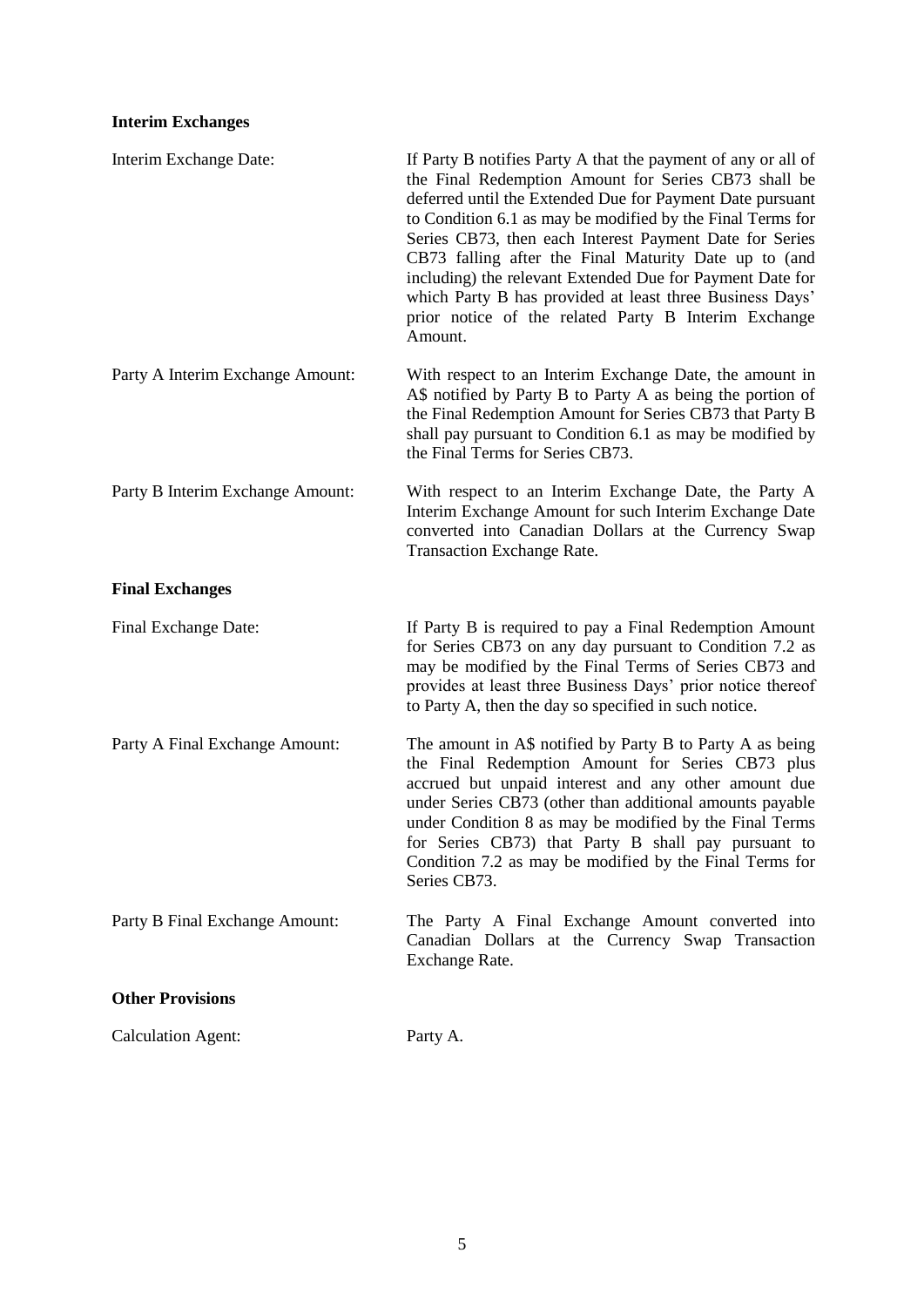# **Account Details**

Account for payments to Party A in CAD:

Bank: SWIFT: Beneficiary account: Beneficiary account number: Beneficiary SWIFT ID:

or such other account as Party A may direct from time to time.

Account for payments to Party B in A\$:

Such account as Party B may direct from time to time.

#### **Contact Details for notices**

| Party A |                                                                    | Royal Bank of Canada<br>155 Wellington Street West, 14th Floor<br>Toronto, Ontario<br>Canada M5V 3K7 |  |  |
|---------|--------------------------------------------------------------------|------------------------------------------------------------------------------------------------------|--|--|
|         | Attention:                                                         | Managing Director, Capital & Term<br>Funding, Corporate Treasury                                     |  |  |
|         |                                                                    | Facsimile No.: (416) 974-1368.                                                                       |  |  |
| Party B | c/o RBC Covered Bond GP Inc.<br>Toronto, Ontario<br>Canada M5V 3K7 | RBC Covered Bond Guarantor Limited Partnership<br>155 Wellington Street West, 14 <sup>th</sup> Floor |  |  |
|         | Attention:                                                         | President                                                                                            |  |  |
|         |                                                                    | Facsimile No: (416) 974-1368.                                                                        |  |  |
|         |                                                                    |                                                                                                      |  |  |

[Remainder of page intentionally left blank]